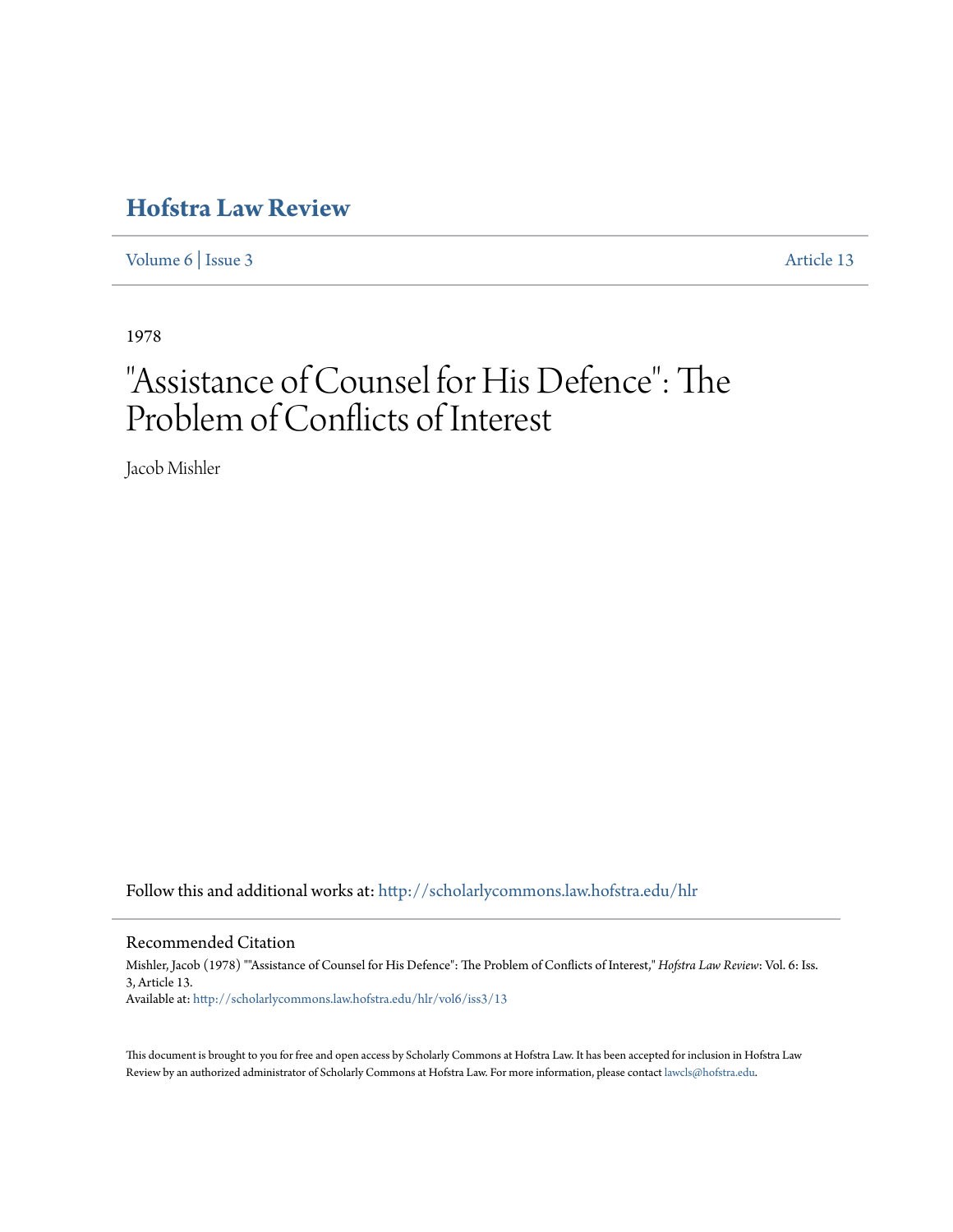# **Essays from the Bench and Bar**

## **"ASSISTANCE** OF **COUNSEL** FOR HIS **DEFENCE":** THE PROBLEM OF **CONFLICTS** OF INTEREST

*Jacob Mishler\**

*In all criminal prosecutions, the accused* shall enjoy the *right... to have the assistance of counsel for his defence.*

### **-SIXTH AMENDMENT**

The right to counsel developed as a colonial concept. English law denied the right to counsel for defendants charged with felonies until 1836.1 In theory, the judge, who was charged with assuring a fair trial, was considered to be counsel for the defendant. During the reign of Elizabeth I (1558-1603), moreover, persons accused of crimes were confined in secret with no opportunity to prepare for trial.2 The only exception to the general denial of the right to counsel was the Trial of Treasons Act,<sup>3</sup> enacted in 1696, which gave defendants charged with treason the right to counsel and required the court to appoint counsel.<sup>4</sup>

Under the Massachusetts Bay Charter, granted March 4, 1629, control of the affairs of the Massachusetts Bay Company was transferred to the colonists. The charter gave the colonists the "[p]ower to make laws to erect all sorts of magistracy, to correct, punish, pardon, govern, and rule the people absolutely."<sup>5</sup> On December 10, 1641, the Massachusetts Bay Colony adopted a "Body of Liberties." Among the rights guaranteed was the right to counsel:

5. III The Federal and State Constitutions Colonial Charters, and Other Organic Laws, at 1846-60 (F. Thorpe ed. 1909).

<sup>\*</sup> Chief Judge, United States District Court, Eastern District of New York.

**<sup>1.</sup>** W. **BEANEY,** THE RIGHT **TO COUNSEL IN AMERICAN** COURTS (1955). In 1836, English law gave all felony defendants an absolute right to counsel. *See* An Act for enabling Persons indicted of Felony to make their Defence by Counsel or Attorney, 1836, 6 & 7 Will. 4, **c.** 114, §§ 1-3.

<sup>2.</sup> **1 J. STEPHEN,** A HISTORY OF THE **CRIMINAL LAw** OF **ENGLAND** 350 (1883).

*<sup>3.</sup> See* An Act for regulateing of Tryals in Cases of Treason and Misprision of Treason, 1695-96, 7 & 8 Will. 3, c. 3, § 1.

<sup>4.</sup> The Act provided procedural safeguards against the injustices which occurred in trials for treason during the reigns of Charles II and James II, *see id.* §§ 1-5, 7-12. It also provided that the accused be given a copy of the indictment, *id.* § 1, and be permitted to compel production of witnesses, *id.* § 7. The judge's impartiality was questioned in such politically motivated trials, and thus his function as defendant's counsel was impaired. 4 W. **BLACKSTONE, COMMENTARIES\*** 355-56.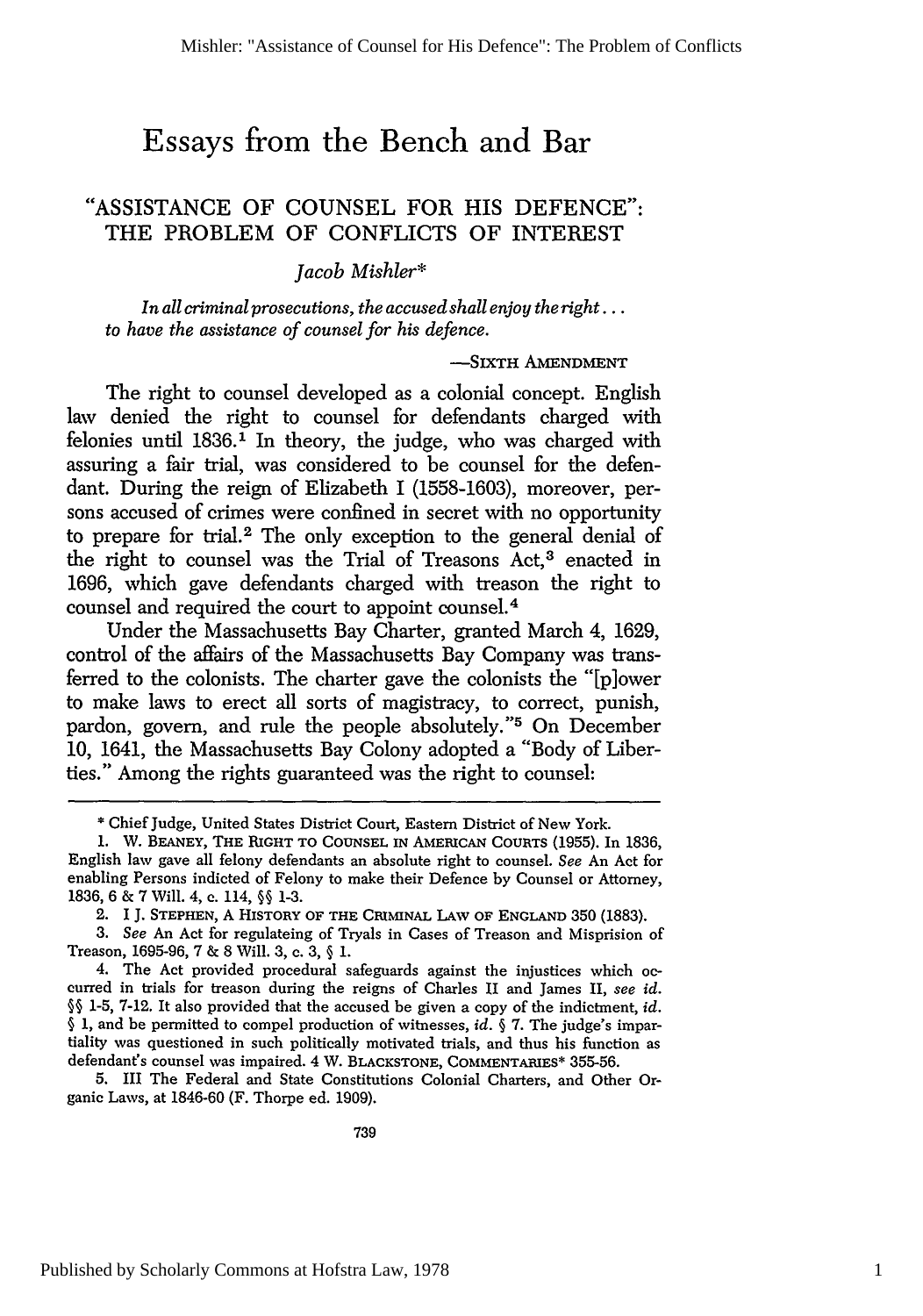*HOFSTRA LAW REVIEW*

Every man that findeth himself unfit to plead his owne cause in any Court shall have Libertie to employ any man against whom the Court doth not except, to helpe him, Provided he give him noe fee or reward for his paines. This shall not exempt the partie himselfe from Answering such Questions in person as the Court shall thinke meete to demand of him.<sup>6</sup>

The importance of this right was acknowledged by incorporating it into the Constitution as a part of the Bill of Rights.

One of the more subtle issues involving the sixth amendment's guarantee of assistance of counsel is the problem of conflict of interest. Conflicts of interest affecting the right to effective assistance of counsel can arise from a variety of circumstances and relationships, such as:

(1) representation of multiple defendants who are related by blood or marriage;

(2) representation of multiple defendants who have a business relationship;

(3) representation of multiple defendants who are unrelated;

(4) representation of a single defendant and prior representation of a Government witness;

(5) representation of a single defendant where codefendants are represented by partners of the law firm;

(6) representation of a single defendant where codefendants are represented by associates sharing the same facilities and secretarial services;

(7) representation of a single defendant, having come into possession of information through representation of a client whose interest is adverse to that of the current client; and

(8) representation of a single defendant where the fee is paid by a person having an adverse interest.

In one of the earliest Supreme Court cases dealing with a conflict of interest in the representation of multiple defendants, the Court held that the right to the assistance of counsel must include the quality of representation that demands individual loyalty to a client:

[W]e [are] clear that the "assistance of counsel" guaranteed by the Sixth Amendment contemplates that such assistance be untrammeled and unimpaired by a court order requiring that one lawyer shall simultaneously represent conflicting interests. If the

**<sup>6.</sup> MASSACHUSETTS BODY** OF **LIBERTIES, RITES RULES AND LIBERTIES CON-CERNING JUDICIAL PROCEEDINGS 126.**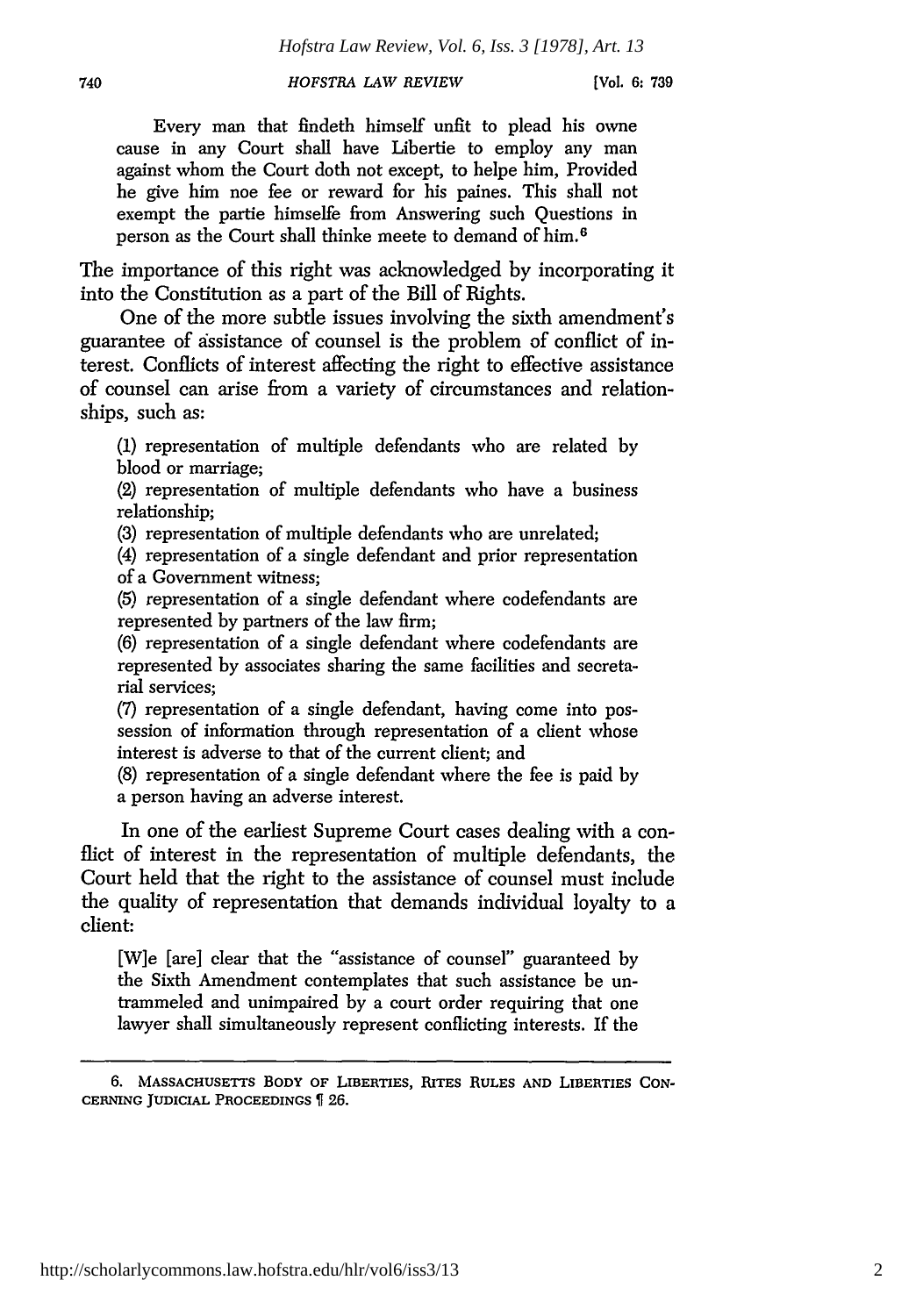#### 1978]

right to the assistance of counsel means less than this, a valued constitutional safeguard is substantially impaired. <sup>7</sup>

The Court refused to conduct an inquiry into how much prejudice the defendant sustained as a result of the conflict which it found to have resulted from the dual representation, because "[t]he right to have the assistance of counsel is too fundamental and absolute to allow courts to indulge in nice calculations as to the amount of prejudice arising from its denial."<sup>8</sup>

The Court imposed upon the trial judge the duty to protect a defendant's right to counsel.9 Thus, the judge is required to conduct a hearing whenever a potential conflict of interest is apparent.<sup>10</sup> The hearing is designed to inform the defendant of the potential conflict and to afford him the opportunity to express his views on the representation.<sup>11</sup> The court is able to advise defendants of potential conflicts in, for example, multiple-defendant representation: One defendant may take the witness stand and inculpate either himself or a codefendant; the evidence may require a more favorable summation for one defendant to the detriment of the other; one defendant may plead guilty during the trial and decide to testify for the Government; cross-examination of a prosecution witness may be restricted as to one defendant because it may be damaging to the other. However, the court's inquiry carries with it the risk of violating the privilege of confidentiality between attorney and client and/or intruding into the plan of defense.

<sup>7.</sup> Glasser v. United States, 315 U.S. 60, 70 (1942). In *Glasser* the trial court directed Glasser's attorney to represent his codefendant who had dismissed counsel. The attorney pointed out a possible conflict of interest and objected to the appointment.

<sup>8.</sup> *Id.* at 76 (citing McCandless v. United States, 298 U.S. 342, 347 (1936); Snyder v. Massachusetts, 291 U.S. 97, 116 (1934); Patton v. United States, 281 U.S. 276, 292 (1930); Tumey v. Ohio, 273 U.S. 510, 535 (1927)).

<sup>9.</sup> *Id.* at 71. There is a concomitant duty imposed upon the lawyer by ABA **CODE OF PROFESSIONAL RESPONSIBILITY** (1976) to refrain from representing multiple clients where there exists a potential for conflict of interest. *See id.* DR 5-105(A) to (B); *id.* EC 5-14 to 5-15.

<sup>10.</sup> The Supreme Court recently observed that "courts have differed with respect to the scope and nature of the affirmative duty of the trial judge to assure that criminal defendants are not deprived of their right to the effective assistance of counsel by joint representation of conflicting interests." Holloway v. Arkansas, 46 U.S.L.W. 4289, 4291 (U.S. Apr. 3, 1978) (No. 76-5856) (citations omitted). *See* United States v. DeBerry, 487 F.2d 448 (2d Cir. 1973).

<sup>11.</sup> *See, e.g., In re* Grand Jury Subpoena Directing Edward Taylor to Appear and Testify, No. 77-1353 (2d Cir. Dec. 12, 1977); Abraham v. United States, 549 F.2d 236, 239 (2d Cir. 1977); United States v. Carrigan, 543 F.2d 1053, 1055 (2d Cir. 1976).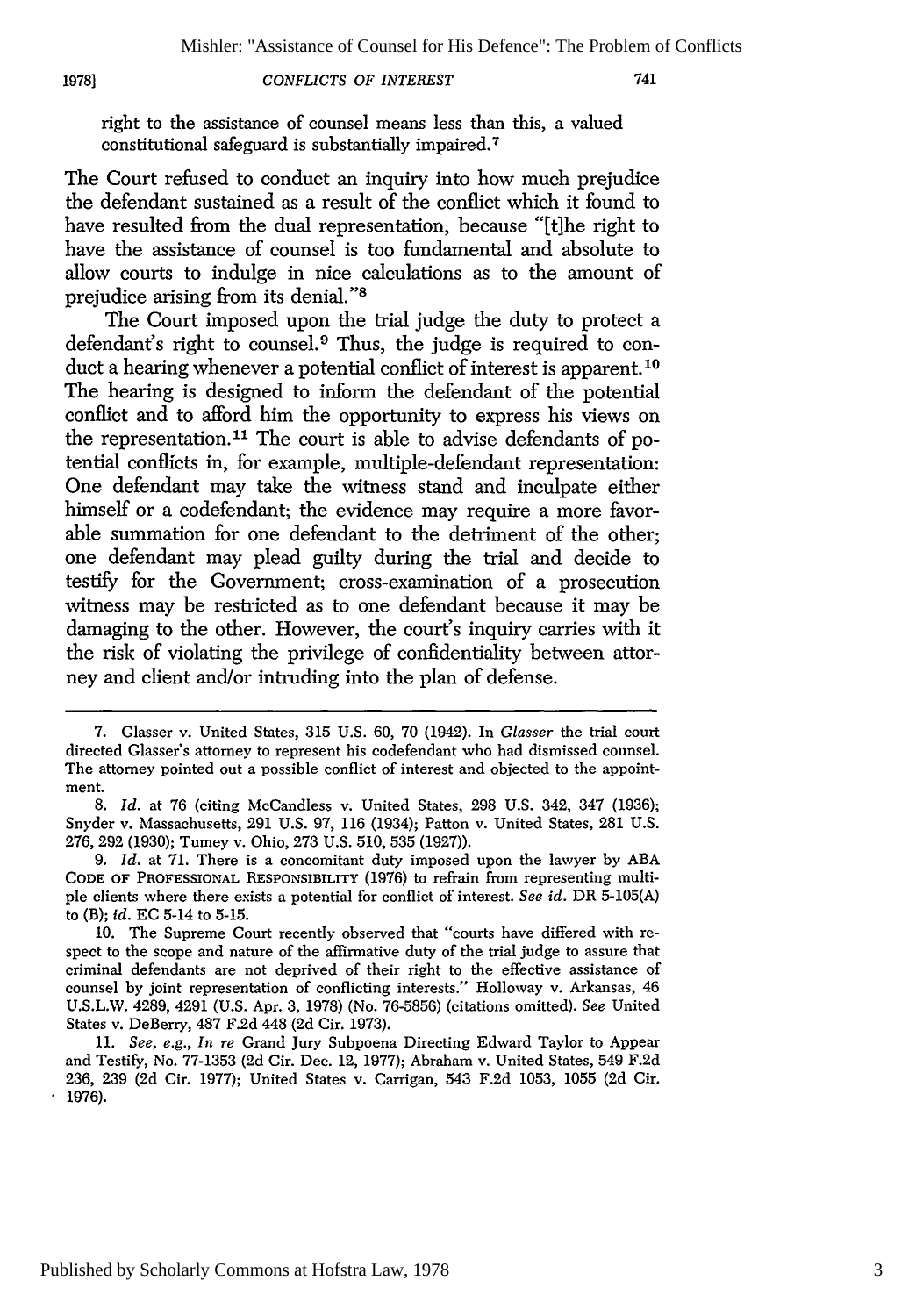*HOFSTRA LAW REVIEW*

*[Vol.* **6: 739**

Where defendants are represented individually by different members of a law firm or by lawyers who are associated, the fact of such partnership or association and the probability of the exchange of information between lawyers by reason of their relationship should be brought to the defendant's attention.<sup>12</sup>

The representation of a defendant by a lawyer who previously represented a Government witness is troublesome. Often it works to the defendant's advantage, and at times, the lawyer is not aware of the conflict until the Government offers the witness at trial. The knowing waiver of any claim of the attorney-client privilege by the witness (the former client) avoids the problem. Where the witness does not waive, however, the lawyer should turn the cross-examination over to a lawyer who is not privy to the witness's communications.

On the other hand, if the defendants themselves recognize that the evidence is overwhelming against one of them and weak against the others, should the court nonetheless advise the defendant, who is knowingly and voluntarily about to testify to his culpability and exculpate his codefendants, to seek other counsel? Although the right to assistance of counsel does not include an absolute right to choose counsel, the court should not interfere unnecessarily with a defendant's choice.<sup>13</sup> Such interference would arise where the court orders representation by independent counsel despite an unquestioned valid election by the defendant to be jointly represented. It is well-settled that the right to the assistance of counsel may be waived if the waiver is knowing, intelligent, and voluntary. 14 A logical concomitant of the right to waive the assistance of counsel is that a defendant "may waive the right to have [his] retained counsel free from conflicts of interest."<sup>15</sup> The only

<sup>12.</sup> At times, a notice of appearance is filed in the name of the attorney and not in the name of the firm.

<sup>13.</sup> *See, e.g., In re* Grand Jury Subpoena Directing Edward Taylor to Appear and Testify, No. 77-1353, slip op. at 663, 673 (2d Cir. Dec. 12, 1977); Abraham v. United States, 549 F.2d 236, 239 (2d Cir. 1977); United States v. Armedo-Sarmiento, 524 F.2d 591, 592 (2d Cir. 1975).

<sup>14.</sup> Faretta v. California, 422 U.S. 806 (1975); Glasser v. United States, 315 U.S. 60, 70 (1942); Johnson v. Zerbst, 304 U.S. 458, 464-65 (1938).

<sup>15.</sup> United States v. Annedo-Sarmiento, 524 F.2d 591, 592 (2d Cir. 1975) (quoting United States v. Garcia, 517 F.2d 272, 277 (5th Cir. 1975)). In a very recent case decided by the Second Circuit involving a claim of prejudice by reason of joint representation in a state trial, Judge Mansfield, in a concurring opinion, stated: "Although we have not held that joint representation of two defendants in a criminal case amounts to a per se denial of effective assistance of counsel, I view it as some-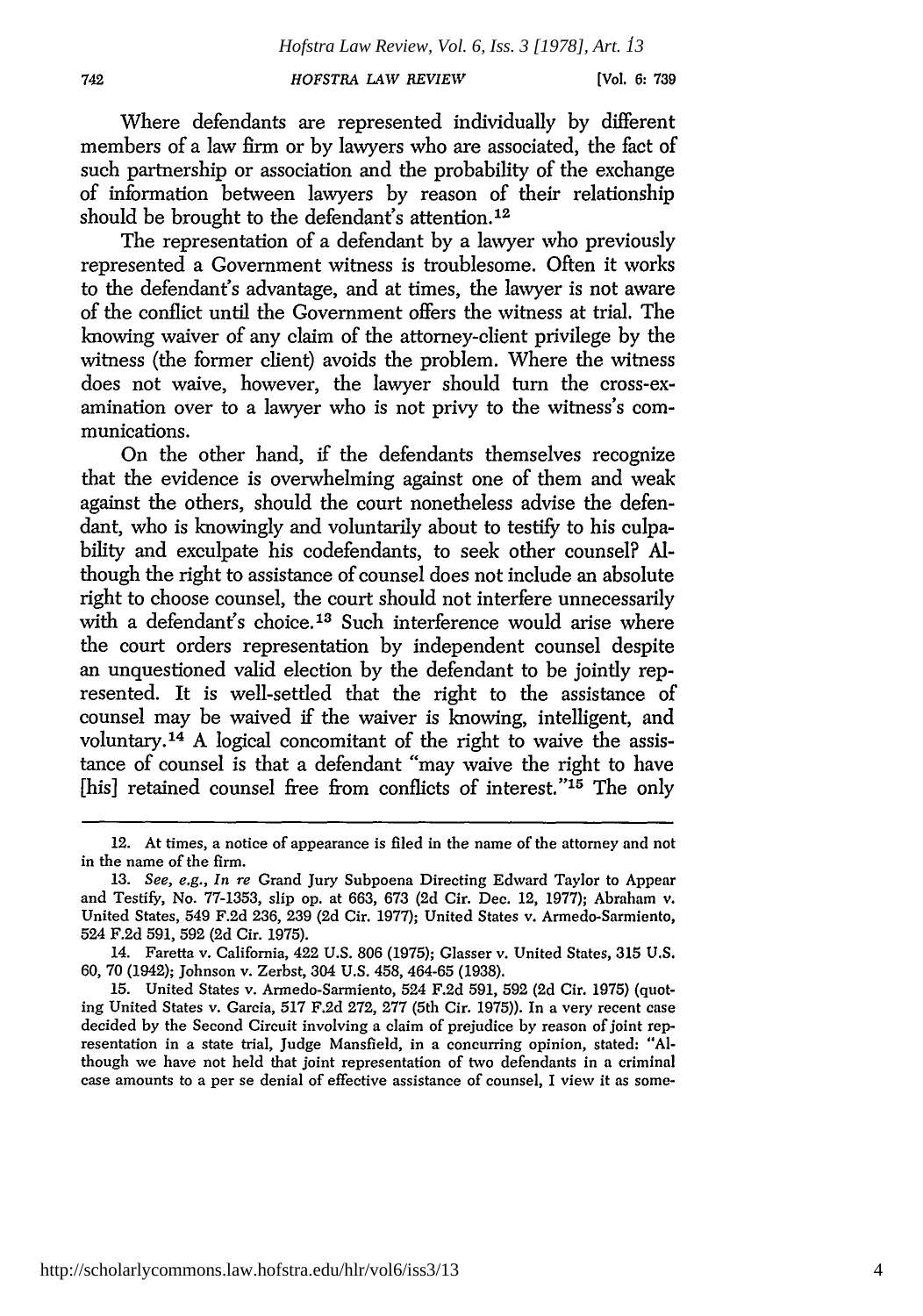### **19781**

*CONFLICTS OF INTEREST*

limitation on the right and the choice is where the waiver is not knowing and voluntary. <sup>16</sup>

An unusual conflict of interest case was presented in *In re Grand Jury Subpoena Directing Edward Taylor to Appear and Testify. <sup>17</sup>*In *In re Taylor,* the Government moved to disqualify Taylor's lawyer from representing him in connection with his grand jury appearance on the ground that a conflict of interest existed between such representation and the lawyer's previous representation of the targets of the investigation.<sup>18</sup> The Government claimed that Taylor, who was related by business and family ties to the suspects, had information which, when elicited before the grand jury, would incriminate them. 19 It claimed that it was about to grant Taylor use immunity and that retention of the same lawyer would result in Taylor's refusal to testify even under a grant of immunity.20 The district court granted the motion after an in camera inspection of an affidavit submitted by the Government.

The issue on appeal was framed as "Taylor's constitutional right to counsel of his choice."<sup>21</sup> In the course of its opinion, the court referred to the "valuable rights of both appellant and [his lawyer] . . . with respect to Taylor's right to counsel of his choice, **. . .** his right to associate for the purpose of retaining legal representation, . . . and, the right of [his lawyer] to practice one's chosen profession **.... "22** In reversing, the Second Circuit Court

thing to be frowned upon  $\ldots$ ...." Kaplan v. Bombard, No. 77-2034, slip op. at 1598 (2d Cir. Feb. 15, 1978) (Mansfield, J., concurring). *See also* Glasser v. United States, 315 U.S. 60, 70 (1942); *In re* Grand Jury Subpoena Directing Edward Taylor to Appear and Testify, No. 77-1353, slip op. at 663, 673 (2d Cir. Dec. 12, 1977). The ABA Code of Professional Responsibility appears to incorporate thip waiver notion. DR 5-105(C) states:

In the situations covered by DR 5-105(A) and (B), a lawyer may represent multiple clients if it is obvious that he can adequately represent the interest of each and if each consents to the representation after full disclosure of the possible effect of such representation on the exercise of his independent professional judgment on behalf of each.

ABA **CODE** OF **PROFESSIONAL RESPONSIBILITY** DR 5-105(C) (1976); see also *id.* EC 5-16.

<sup>16.</sup> E.g., where a defendant through physical or psychological coercion or threats of economic pressure is directed to engage counsel.

<sup>17.</sup> No. 77-1353 (2d Cir. Dec. 12, 1977).

<sup>18.</sup> *Id.,* slip op. at 660-61.

<sup>19.</sup> *Id.*

<sup>20.</sup> *Id.* at 660, 663-64.

<sup>21.</sup> *Id.* at 662 (footnote omitted).

<sup>22.</sup> *Id.* at 668 (citations omitted).